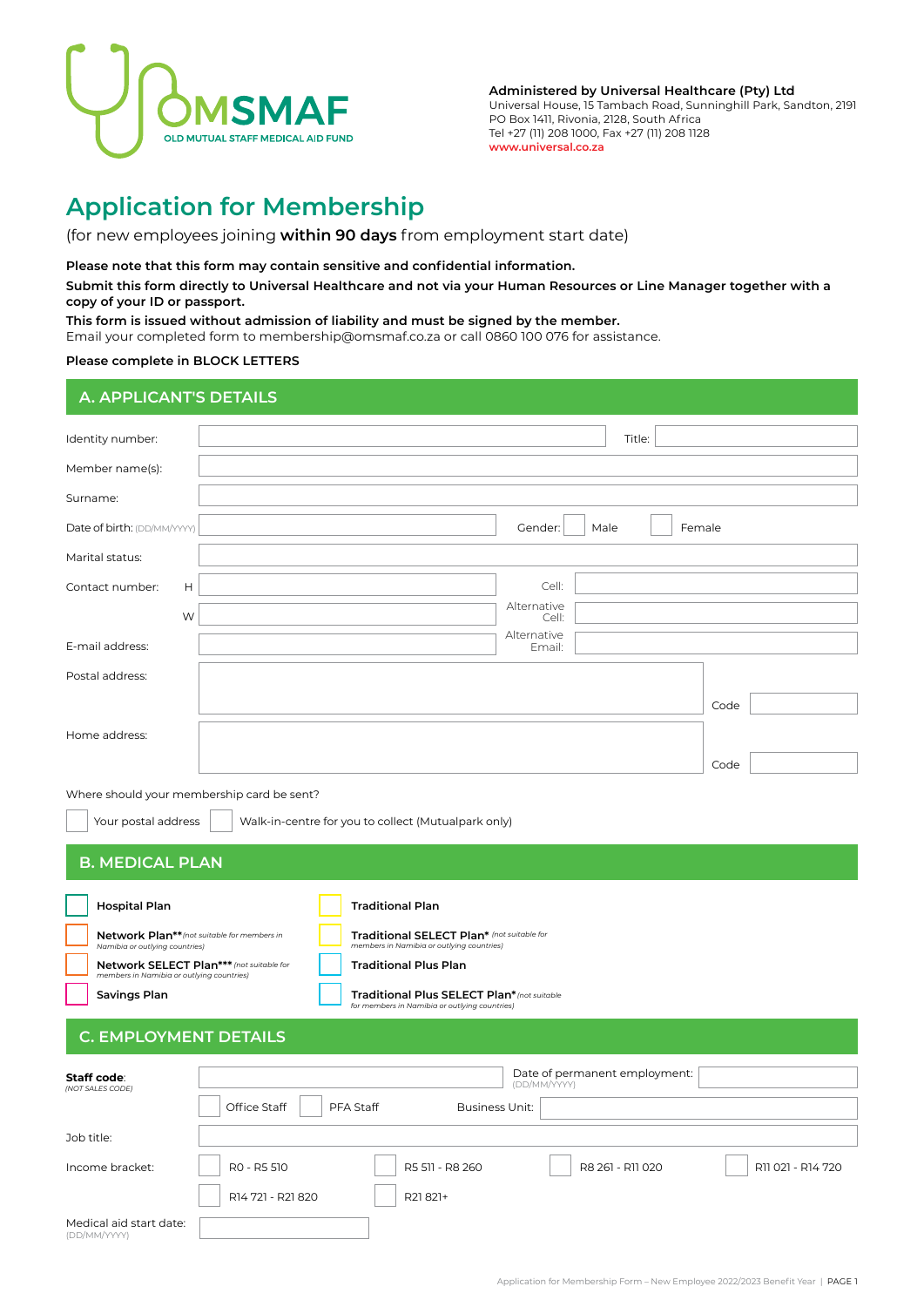# **D. BANKING DETAILS FOR PAYMENT OF REFUNDS**

| Account holder's name: |                                             |
|------------------------|---------------------------------------------|
|                        |                                             |
| Bank's name:           |                                             |
|                        |                                             |
| Branch code:           | Account type: $\Box$ Current $\Box$ Savings |
|                        |                                             |
| Account number:        |                                             |

I hereby authorise you to pay any medical scheme benefit that may be due to me to the above-mentioned bank account or any other bank account which I might change to in future.

## **E. DEPENDANT INFORMATION**

| 1.                             |                                        |
|--------------------------------|----------------------------------------|
| Title:                         | Initials:<br>Identity/Passport number: |
| Surname:                       |                                        |
| Name(s):                       |                                        |
| Date of birth:<br>(DD/MM/YYYY) | Gender:<br>Male<br>Female              |
| Relationship:                  | Other<br>Spouse<br>Son<br>Daughter     |
|                                |                                        |
| 2.<br>Title:                   | Initials:<br>Identity/Passport number: |
| Surname:                       |                                        |
| Name(s):                       |                                        |
| Date of birth:                 | Gender:<br>Female<br>Male              |
| (DD/MM/YYYY)<br>Relationship:  | Other<br>Spouse<br>Son<br>Daughter     |
|                                |                                        |
| 3.                             |                                        |
| Title:                         | Initials:<br>Identity/Passport number: |
| Surname:                       |                                        |
| Name(s):                       |                                        |
| Date of birth:<br>(DD/MM/YYYY) | Gender:<br>Male<br>Female              |
| Relationship:                  | Daughter<br>Other<br>Spouse<br>Son     |
| 4.                             |                                        |
| Title:                         | Initials:<br>Identity/Passport number: |
| Surname:                       |                                        |
| Name(s):                       |                                        |
| Date of birth:<br>(DD/MM/YYYY) | Gender:<br>Female<br>Male              |
| Relationship:                  | Daughter<br>Spouse<br>Son<br>Other     |
|                                |                                        |
| 5.                             |                                        |
| Title:                         | Identity/Passport number:<br>Initials: |
| Surname:                       |                                        |
| Name(s):                       |                                        |
| Date of birth:<br>(DD/MM/YYYY) | Gender:<br>Female<br>Male              |
| Relationship:                  | Spouse<br>Daughter<br>Other<br>Son     |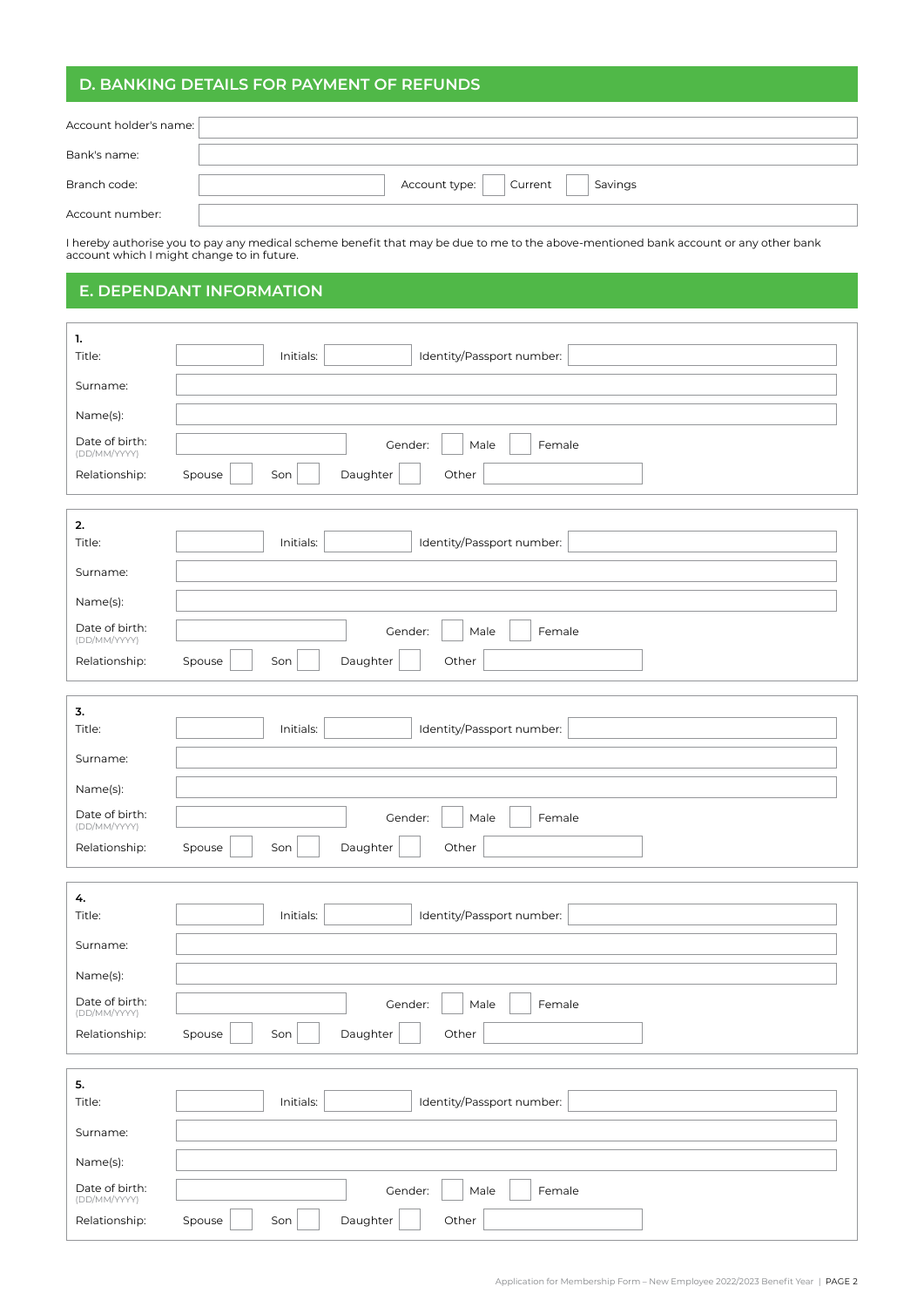### **Please note that the Fund requires that you submit the following accompanying documentation as proof if:**

Registered Dependants)

• Your and your spouse's surnames differ: Copy of marriage certificate or other appropriate proof if married according to religious or traditional rights.

- If your child dependant(s) surname(s) differs: Copy of birth certificate/affidavit and proof of adoption (if applicable) • If a child has been placed in your custody: Copy of birth certificate and court order
- 
- 

• For a Partner Completed and signed Affidavit: Domestic Partnership (Refer below to Affidavit Form: Registered Dependants) Completed and signed Affidavit Proof of Dependency (Refer below to Affidavit Form:

- For Indigent parents/siblings/grand children /great-grand children/great-grand parents
- 

• Over-age dependant children (21-30) Completed and signed Affidavit Proof of Dependency (Refer below to Affidavit Form: Registered Dependants )

# **F. PREVIOUS MEDICAL SCHEME HISTORY**

Are your dependant/s currently on another medical scheme?

If you have ticked "Yes", have they given notice of termination to their current medical scheme?

| Yes | Nο |  |
|-----|----|--|
| Yes | Nο |  |

If "Yes", please attach a certificate of membership from that medical scheme reflecting the end date of membership. We cannot finalise this application without this.

If "No", please give the required notice to the current medical scheme before submitting this application, and attach a certificate of membership from that medical scheme indicating the end date of membership. We cannot finalise this application without this.

Please give us the details of all registered medical schemes to which you previously belonged. We will use this information to determine whether we need to apply any waiting periods, late-joiner penalty fees or both. Kindly supply us with proof in the form of a certificate of membership or an affidavit.

**In South Africa, medical schemes can impose late-joiner penalties on individuals who join a medical scheme after the age of 35; those who have never been medical scheme members, or those who have not belonged to a medical aid scheme for a specified period of time since April 2001.**

#### **Applicant**

| Dependant/s<br>name | Scheme name | <b>Start date</b> | End date if already<br>resigned | Are they still a<br>member? | Reason for leaving |
|---------------------|-------------|-------------------|---------------------------------|-----------------------------|--------------------|
|                     |             |                   |                                 | <b>No</b><br>Yes            |                    |
|                     |             |                   |                                 | <b>No</b><br>Yes            |                    |
|                     |             |                   |                                 | Yes<br><b>No</b>            |                    |
|                     |             |                   |                                 | Yes<br><b>No</b>            |                    |

**If all dependant/s were on the same medical scheme(s) as completed above, please tick here to confirm this**

### **If any of your dependant/s applying for cover belonged to different medical schemes, please add their details below:**

| Dependant/s<br>name | Scheme name | <b>Start date</b> | End date if already<br>resigned | Are they still a<br>member? | Reason for leaving |
|---------------------|-------------|-------------------|---------------------------------|-----------------------------|--------------------|
|                     |             |                   |                                 | Yes<br><b>No</b>            |                    |
|                     |             |                   |                                 | Yes<br><b>No</b>            |                    |
|                     |             |                   |                                 | Yes<br><b>No</b>            |                    |
|                     |             |                   |                                 | Yes<br><b>No</b>            |                    |

#### **If any of your special dependant/s applying for cover belonged to different medical schemes, please add their details below:**

| Dependant/s<br>name | Scheme name | <b>Start date</b> | End date if already<br>resigned | Are they still a<br>member? |           | Reason for leaving |
|---------------------|-------------|-------------------|---------------------------------|-----------------------------|-----------|--------------------|
|                     |             |                   |                                 | Yes                         | <b>No</b> |                    |
|                     |             |                   |                                 | Yes                         | <b>No</b> |                    |
|                     |             |                   |                                 | Yes                         | <b>No</b> |                    |
|                     |             |                   |                                 | Yes                         | <b>No</b> |                    |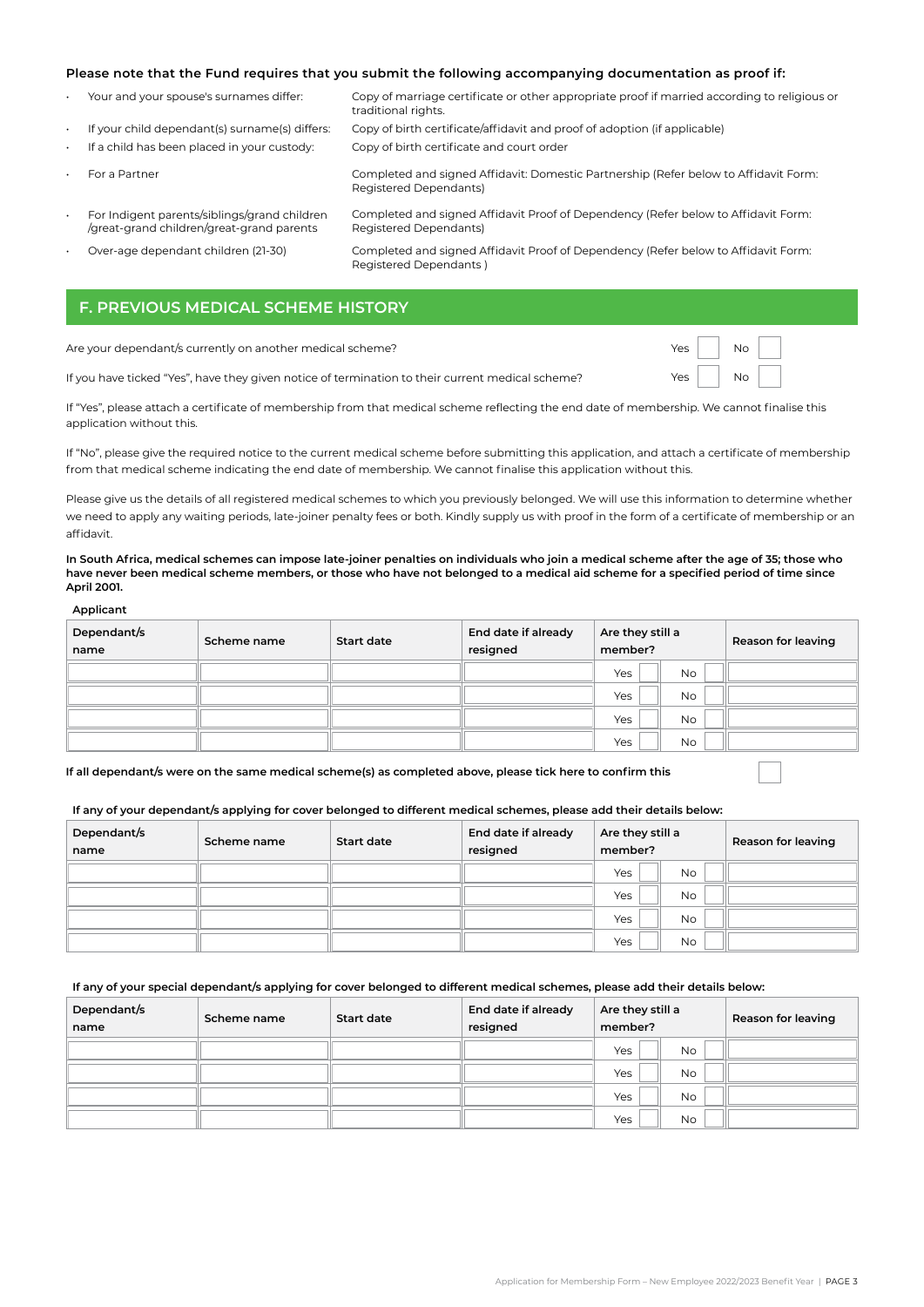## **G. DECLARATION BY THE APPLICANT**

I, the undersigned, hereby make application to be admitted as a member of the Fund. If admitted, I agree to abide by the Rules of the Fund. I declare that any false statement in the above application or the non-disclosure of any material information will render my membership null and void, and that any monies paid to the Fund shall be forfeited to the Fund.

I warrant that all the answers given in this application are true, correct and complete in every respect.

I undertake to disclose to the Administrator any material alteration to the facts disclosed in this application and any change in my state of health or that of my dependants which may occur between the date of signature of the application by me and the date of receiving written acceptance of this application, (in the form of an underwriting acceptance letter or a certificate of membership) and that such notification shall give the Fund the right to reconsider the application and to process new terms of acceptance. I am also aware that my membership shall not commence unless the Fund notifies me in writing (in the form of an underwriting acceptance letter or a certificate of membership). I accept that the failure to make such disclosure will render my membership null and void, benefits may be reversed and any monies paid to the Fund shall be forfeited to the Fund.

Accepting that I am thereby curtailing my right of privacy, but to facilitate the assessment of the risk and the consideration of any claim for benefits in respect of the membership, I hereby authorise any healthcare provider and any other person who may be in possession of any information concerning my health or that of any of my dependants to disclose the information to the Fund or its authorised Representative and its contracted third parties. A photostat copy or facsimile of this authorisation shall be considered as effective and valid as the original.

I am aware of the fact that on joining the Fund during the course of the benefit year, the maximum benefits to which I may be entitled, shall be adjusted in proportion to the period of membership calculated from the date of admission to the end of the particular benefit year.

**On termination of membership of the Fund, I agree that any amounts due by me may be offset against any amount due to me by the Scheme. If I resign from the Fund during the benefit year and have used the annual Personal Medical Savings Account (PMSA) and there is an outstanding debt to the Fund, this debt will become fully due on the due of termination of my membership.** 

**I hereby authorise my employer to deduct from my salary and pay the Fund all amounts that may be due by me to the Fund directly or on my behalf.** 

#### **On resignation of membership of teh Fund, I agree that any amount due to the Fund by me may be deducted from any monies due to me by my employer group.**

I confirm that I am familiar with the conditions and benefits of the Fund.

I declare that neither I nor my nominated dependants are covered by any other medical scheme.

I declare that I will inform the Fund of any change of income including additional income. Income changes are effective on date of notification.

I undertake to cancel my membership with the Fund or that of my nominated dependants immediately upon becoming a member or a dependant of another medical scheme.

I accept the terms and conditions as set out in the section below "PROTECTION OF YOUR PERSONAL AND HEALTH INFORMATION".

Signed at **the day of the day of the day of the day of the day of the day of the day of the day of the day of the day of the day of the day of the day of the day of the day of the day of the day of the day of the day of th** (PLACE) (DD) (MM/YYYY)

Signature of applicant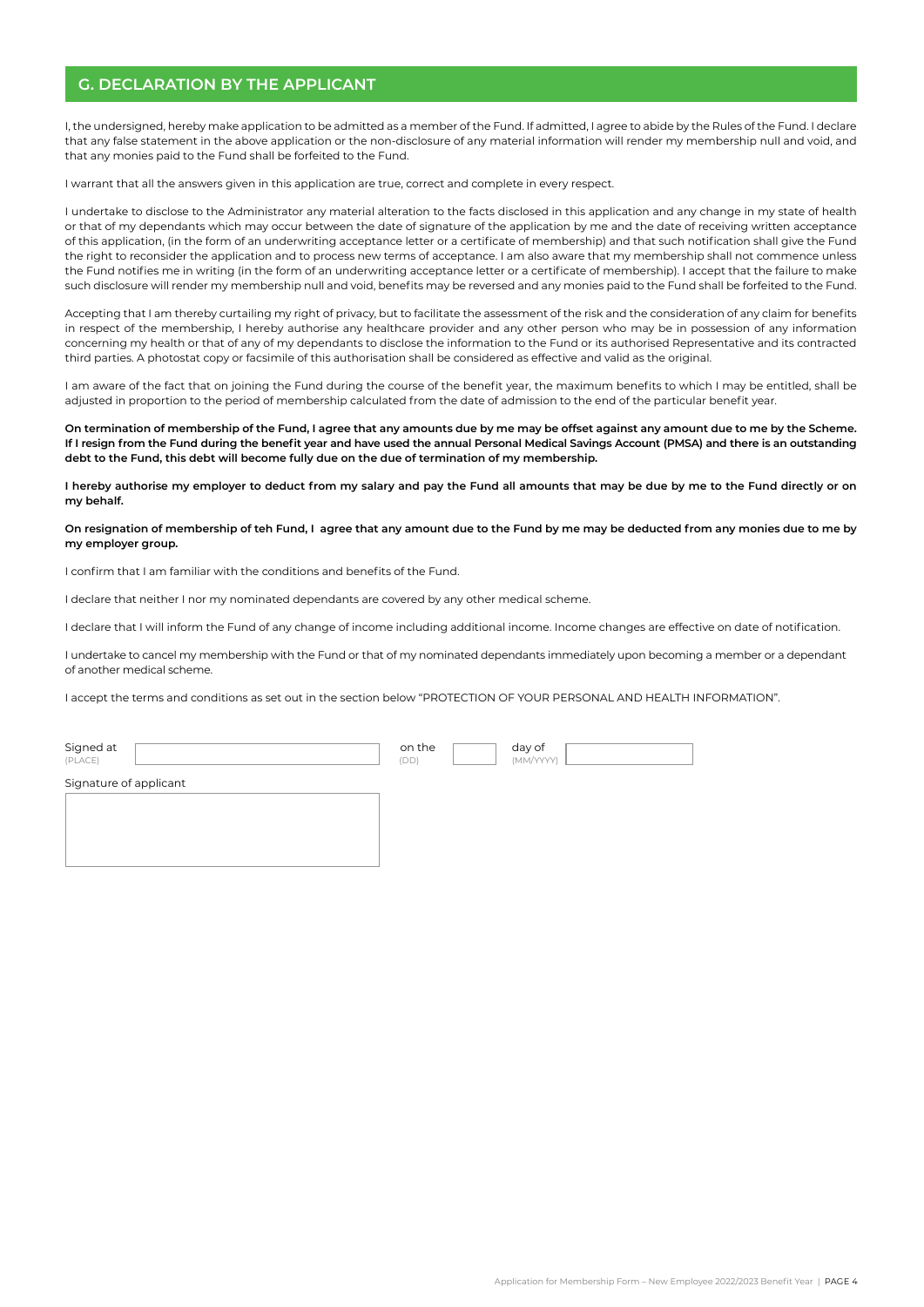# **Annexure**

## **INFORMATION**

All permanent employees must belong to the Fund, unless they belong to their spouse's or partner's employer-preferred medical scheme (in which case they need to submit proof of such membership by uploading their certificate of membership on the Workday. Active members who retire from Old Mutual may continue to belong to the Fund as pensioner continuation members. To qualify, they must have been a member of the Fund at retirement.

You have an opportunity to review and change your choice of Plan at the start of the new benefit year on 1 April each year. Once you have selected a Plan for the benefit year, you will not be allowed to change your Plan during the benefit year. Please refer to your Member Guide for a comparison of the benefits offered by the Fund, as well as detailed information about the benefits and the administration of the Fund.

The Fund offers medical benefits to qualifying members and their dependants. There are clear guidelines as to who qualifies to receive benefits, especially relating to dependants and you will need to provide certain documentation to prove their dependency on you. Your monthly contribution will be adjusted based on your income, number of dependants and when a child turns 21 years or older. Please refer to the contribution tables in your Member Guide.

Contributions: All contributions in respect of new members shall be due from the first day of the month during which employment commences or date of admission, except when the date on which employment commences (with simultaneous admission) is the 15th or later of a month, in which case the contributions shall be due from the first day of the following month. Benefits shall commence from the date of registration.

The 2022/23 benefit year will run from the 1st of April 2022 to the 31st of March 2023, a 12-month benefit year. If a person joins the Fund during the benefit year they will receive pro rata benefits. The same applies if there is a movement in membership for example the addition or removal of a dependant, benefits will be adjusted and prorated accordingly.

## **Waiting Periods**

- No waiting period will apply for new employees who apply to join the Fund within 90 days of first becoming an employee of Old Mutual or within 90 days of their return to employment after a period of unpaid leave or secondment.
- No waiting period will apply to a dependant whose application is submitted within 30 days after they become eligible to join the Fund as a dependant.
- If you join the Fund by means of the Employer's auto-enrollment process and you wish to add dependants, no waiting period will apply to such a dependant if you add them within 30 days of your join date.
- No waiting period will apply to an employee who undergoes a life-changing event and applies to join the Fund within 90 days from the life-changing event taking place. A life-changing event is defined as divorce, marriage, retrenchment, a spouse's or partner's change of employment, or death. Proof of such an event needs to be provided.

### **When will waiting periods apply?**

- If you have never been a member or dependant of a medical scheme or were not covered for a period of more than 90 days immediately before applying to the Fund, the Fund may impose the general waiting period and the condition-specific waiting period (if the beneficiary suffers from a pre-existing condition). In this case the waiting periods will also apply to Prescribed Minimum Benefits.
- If you have been a member or dependant of a medical scheme for less than 24 months and you apply for membership or registration as a dependant within three months of termination from the previous medical scheme (other than due to a change of employment), a condition-specific waiting period will apply. If the beneficiary suffers from a pre-existing condition, the Fund

### **What is a waiting period?**

This is the period during which you will not be covered for any medical expenses incurred, even though you may be making contributions to the Fund. There are two types of waiting periods:

**Condition-specific waiting period:** A period during which a beneficiary is not entitled to claim benefits in respect of a condition for which medical advice, diagnosis, care or treatment was recommended or received within the 12-month period ending on the date on which an application for membership was made. This will also apply to PMB.

**General waiting period:** A period during which a beneficiary is not entitled to claim any benefits. This will also apply to PMB.

may also impose any unexpired balances imposed by the previous scheme. In this case you and your beneficiaries will be entitled to Prescribed Minimum Benefits.

- If you have been a beneficiary of a medical scheme for more than 24 months and apply for membership or registration as a dependant within three months of termination from the previous medical scheme (other than due to a change of employment), the general waiting period will apply. In this case you and your beneficiaries will be entitled to Prescribed Minimum Benefits.
- An adopted child is considered the child of the adopted parents. We should apply the same as above.

### **What is a Late Joiner Penalty (LJP)?**

An LJP will be applied to any dependant over the age of 35 except the main member, who has not been on a medical scheme before.

• Dependants' LJPs are, for example, calculated as follows: A dependant is 65 years and has had 5 years' previous medical scheme cover. Then we take 65 (age) – 35 = 30 (without medical scheme cover) – 5 (previous cover) = 25 years without medical scheme cover, therefore the LJP will be 75%.

| <b>Years without medical</b><br>scheme cover | Late joiner penalty (LJP) payable |
|----------------------------------------------|-----------------------------------|
| $1 - 4$ years                                | 5% of contribution                |
| $5 - 14$ years                               | 25% of contribution               |
| $15 - 24$ years                              | 50% of contribution               |
| 25 years and more                            | 75% of contribution               |

• On receipt of the member's application form, the administrator will impose LJPs and waiting periods as per the approved Fund Rules.

In South Africa, medical schemes can impose late-joiner penalties on individuals who join a medical scheme after the age of 35; those who have never been medical scheme members, or those who have not belonged to a medical scheme for a specified period of time since April 2001.

It is important to provide all supporting documents, such as membership certificates of ALL previous medical schemes (indicating the membership end date) to the Fund as soon as possible, to ensure that LJPs, if applicable, are not calculated incorrectly. (If you are unable to provide proof of cover, the Fund will accept an affidavit.) Any LJP is only adjusted from the 1st of the next month after proof of previous membership is received and there will be no refunds or backdating.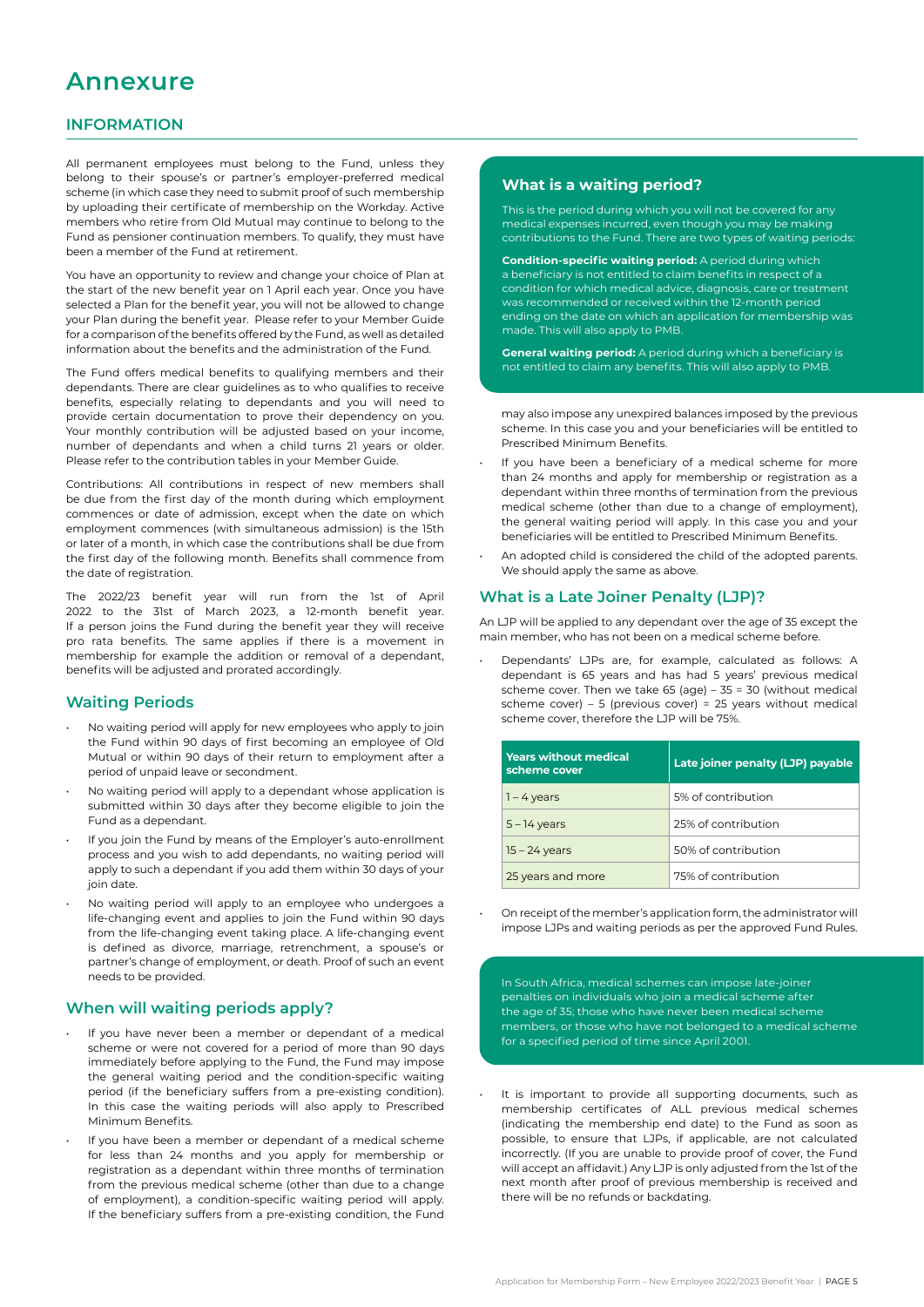- Condition of employment: If a member and his dependants join within 90 days, no waiting periods will apply to the member and his/her dependants. but LJP's could apply to dependants over the age of 35.
- Please take note that LJPs are implemented for life and do not expire.
- Also note that the participating companies do NOT subsidise this late joiner penalty.

### **Recovery of overspent PMSA balances**

If you resign from the Fund during a benefit year and you have used the annual Personal Medical Savings Account (PMSA) benefit to such an extent that there is a debt, this debt will become fully due on the date of termination of membership. This practice is supported by the Rules of the Fund.

The Fund will notify you in writing and telephonically of any outstanding debt when you resign from the Fund. The Fund will attempt to collect any outstanding debt from your payroll department. This outstanding debt will become fully due on notification of your resignation. Such communication will be delivered to your last known contact details either via electronic media or post.

The Fund will transfer all unsettled accounts to its Debt Recovery Service Provider within 90 days of resignation from the Fund. Unsettled accounts will incur recovery costs once handed over to the Debt Recovery Service Provider.

# **PROTECTION OF YOUR PERSONAL AND HEALTH INFORMATION (POPI)**

This Section explains how Old Mutual Staff Medical Aid Fund (the Fund) collects, uses, shares and processes your personal information that you give to the Fund, and this information may include your health and benefit information ("Personal Information"), in terms of the Protection of Personal Information Act, 4 of 2013 ("POPI").

It is important that you read and understand the terms of this Section carefully before accepting these terms and conditions. The acceptance of these terms and conditions is voluntary, but in order to activate your Fund membership, these terms and conditions must be accepted by yourself and your dependants. If you do not accept these terms and conditions, we will not be able to provide you with the full range of our medical scheme services.

It is also important to note that when you accept these terms and conditions, you provide the Fund with your consent and the consent of your dependants, registered on your membership.

### **Terms and Conditions:**

- 1. The Fund collects, uses, processes, retains and shares your and your dependants' personal information for the purpose of providing medical scheme benefits and managed healthcare services to you and your dependants. This includes the collecting and sharing of your and your dependants' personal information with our thirdparty healthcare partners, facilities and associated partners of the Fund, who are essential to the membership process.
- 2. The personal information of you and your dependants may also be shared with emergency service providers, including hospital facilities, in medical emergency situations that may result in serious bodily impairment, dysfunction or death.
- 3. The Fund, its administrator and its managed care organisation will keep all personal information of you and your dependants given to us in this application or collected from other sources, confidential and will only provide the personal information to additional third parties not involved in the administration of your membership or healthcare needs, with your consent.
- 4. You confirm that when you provide us with your personal information and that of your dependants, you have the appropriate permission to disclose their personal information to us for the purposes of receiving medical scheme benefits and related services. In the event of your providing personal information and consent on behalf of a minor dependant person younger than 18 years old, or adult dependant unable to provide their own consent, or any person registered as a dependant on your membership, you confirm that you are authorised to do so on their behalf.
- 5. You agree to us processing (which shall include collecting, collating, processing, storing, disclosing and retaining) your and your dependants' personal information):
	- a. for the administration of your benefit option;
	- b. for providing managed healthcare services to you or any dependant/s based on your benefit option;
	- c. for providing relevant information to a contracted third party who requires this information to provide a healthcare service to you or any dependant/s on your benefit option;
	- d. for academic research conducted by the Fund, contracted third parties of the Fund, its marketing agents, affiliates and partners;
	- e. for any managed healthcare programme or initiative that will benefit you or your dependants in managing any healthcare condition and optimise your medical scheme benefits; and
- 6. You acknowledge that your personal information may be stored in a secure web-based facility, where we endeavour to ensure that your personal information is kept confidential at all times.
- 7. You acknowledge that you have the right to contact the Fund at any time to update, correct or delete your personal information. You and your dependants can update or correct your information at any time by logging on to www.omsmaf.co.za.
- 8. You have the right to object to the processing of your personal information at any time and revoke any consent you have given for yourself or your dependants. Please contact the Fund to do so.
- 9. You have the right to request a copy of the personal information we hold about you. Please contact us to find out how to request your personal information.
- 10. Please note that these terms and conditions may be changed from time to time; please check the OMSMAF website for an updated version.
- 11. Should you believe that we have used your personal information in a way that is against POPI or without your consent, please contact us immediately to resolve the problem.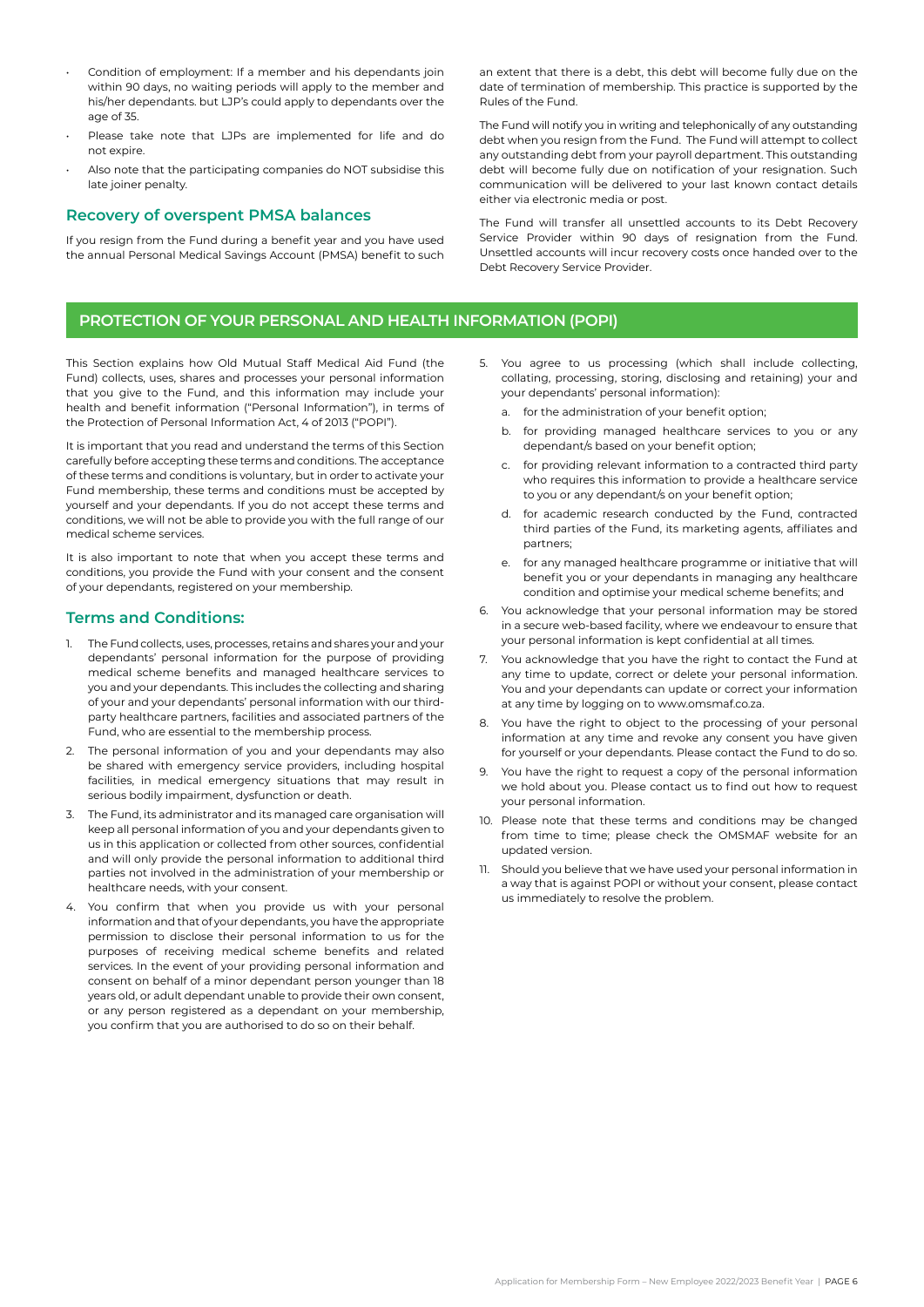

**Administered by Universal Healthcare (Pty) Ltd** Universal House, 15 Tambach Road, Sunninghill Park, Sandton, 2191 PO Box 1411, Rivonia, 2128, South Africa Tel +27 (11) 208 1000, Fax +27 (11) 208 1128 **www.universal.co.za**

# **Affidavit Form: Registered Dependants**

**A Commissioner of Oaths must sign this affidavit.** 

| Main Member Name:                 |  |
|-----------------------------------|--|
| Main Member Surname:              |  |
| Main Member ID / Passport Number: |  |
| Membership Number:                |  |
| Dependant Name:                   |  |
| Dependant Surname:                |  |
| Dependant ID / Passport Number:   |  |

Tick and complete ONLY the column relevant to your dependant:

| <b>Dependant child</b><br>over age 30                                                                                                                             | Parent / Parent-in-law /<br>Grandparent                                                                                                                                                            | Dependant                                                                                                                                                                                                                                                                          | <b>Partner</b><br>(Domestic Partnership)                                                                                                                                                                                                                                                                |
|-------------------------------------------------------------------------------------------------------------------------------------------------------------------|----------------------------------------------------------------------------------------------------------------------------------------------------------------------------------------------------|------------------------------------------------------------------------------------------------------------------------------------------------------------------------------------------------------------------------------------------------------------------------------------|---------------------------------------------------------------------------------------------------------------------------------------------------------------------------------------------------------------------------------------------------------------------------------------------------------|
| confirm that the dependant<br>specified above is financially<br>dependant* on me.<br>The dependant is:<br>(Please tick)<br>Employed<br><b>OR</b><br>Not employed. | I confirm that the dependant<br>specified above is financially<br>dependant* on me<br>(Please tick)<br>Parent<br>Grandparent / Parent-<br>in-law<br>The dependant is:<br>(Please tick)<br>Employed | I confirm that the dependant<br>specified above is financially<br>dependant* on me and is my<br>or my spouse's/partner's:<br>(Please tick)<br>Legally adopted child<br>Grandchild<br>Biological child with<br>different surname<br>Other (please stipulate<br>relationship to you) | I confirm that the dependant<br>specified above is my<br>partner**.                                                                                                                                                                                                                                     |
| Earns R<br>(gross income) per month from<br>all sources.                                                                                                          | OR<br>Not employed.<br>Farns R<br>(gross income) per month from<br>all sources.                                                                                                                    | The dependant is:<br>(Please tick)<br>Employed and earns<br>R<br>(gross income) per month.<br>OR<br>Not employed.                                                                                                                                                                  | ** A partner is a person with<br>whom you have a committed<br>and serious relationship,<br>similar to a marriage,<br>based on objective criteria<br>of a shared and common<br>household, irrespective of the<br>gender of either party. Such<br>a dependant will pay adult<br>rates, regardless of age. |
| spouse or partner, a dependant who is not in receipt of a regular remuneration and the member is<br>liable for family care and support.                           |                                                                                                                                                                                                    | *The term 'FINANCIALLY DEPENDANT' shall mean in relation to a dependant other than the member's                                                                                                                                                                                    |                                                                                                                                                                                                                                                                                                         |